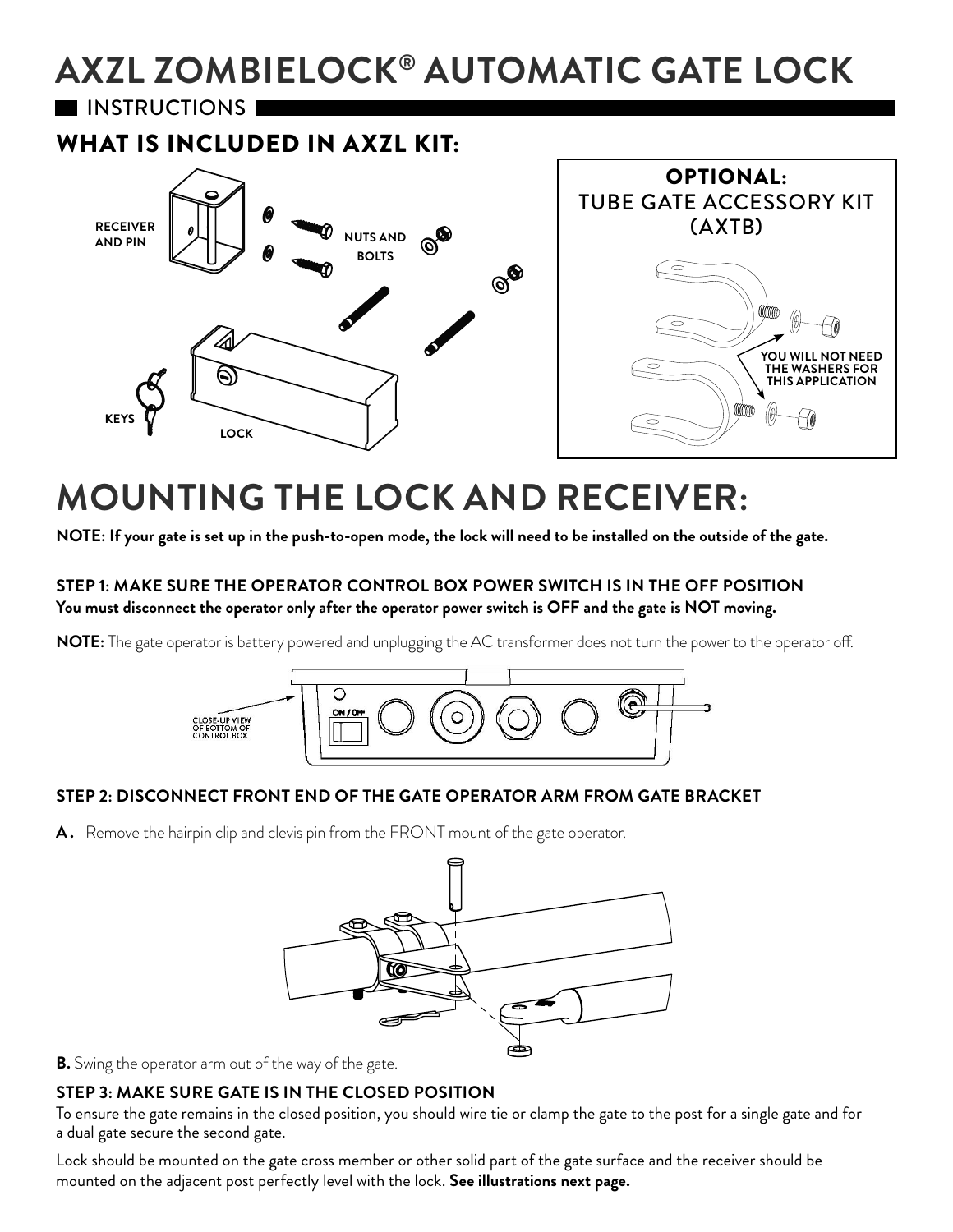### **NOTE FOR TUBE GATES**<br>
USING TUBE GATE BRACKET KIT: USE THE SUPPLIED LOCKNUTS AND **DISCARD THE WASHERS!** THE LOCKNUTS MUST BE SCREWED DOWN ON TUBE BRACKET AND THEN SCREWED ONTO THE ZOMBIELOCK, AS SHOWN BELOW.

Thread locknuts completely onto Tube Gate Bracket studs. Now thread studs into the Zombielock. Assemble onto gate.

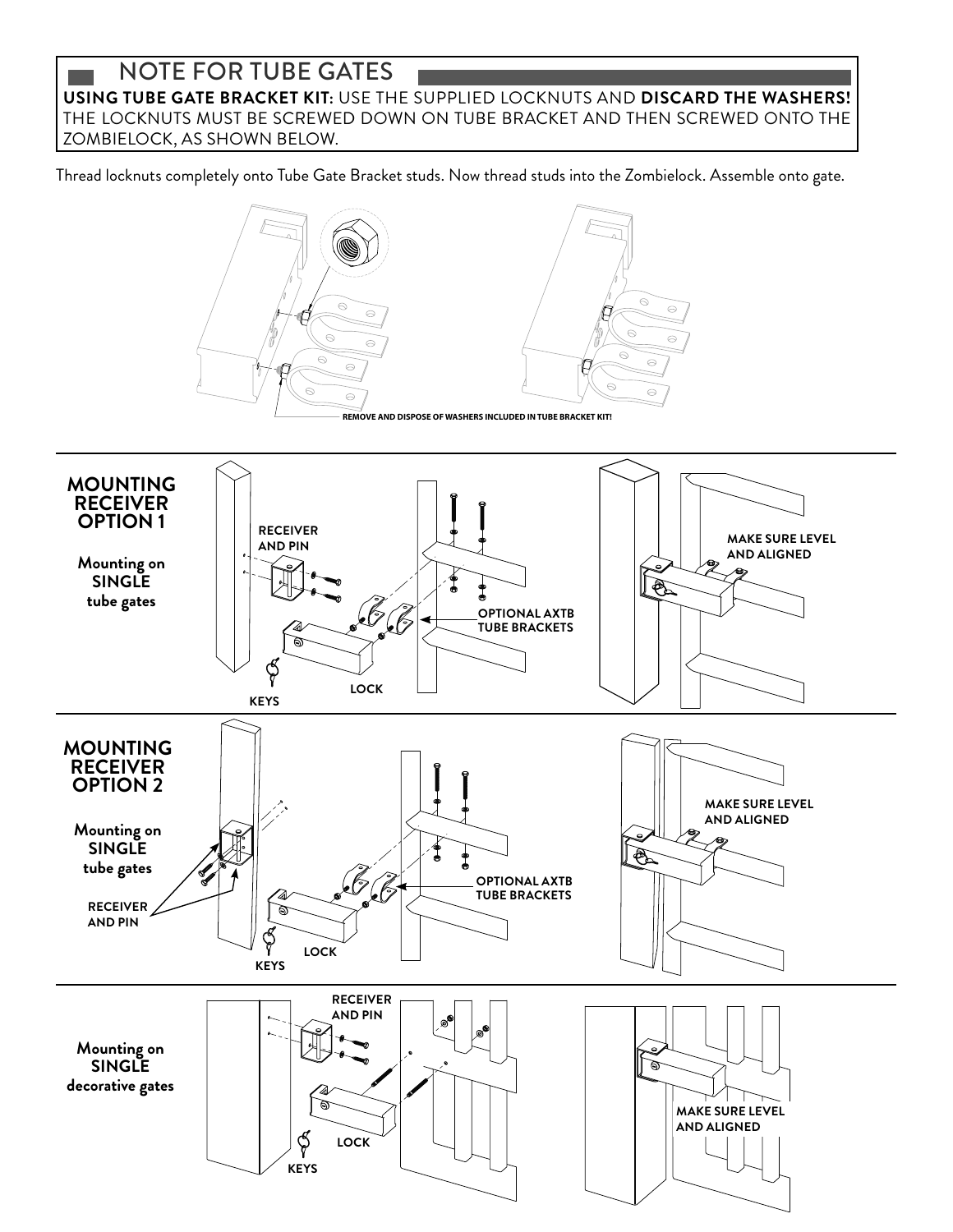

#### **STEP 4: VERIFY THE RECEIVER PIN LINES UP WITH SLOT IN THE LOCK**

The gate lock needs to be level with the receiver.



**View looking down showing receiver pin lines up with gate lock**

#### **STEP 5: DRILL HOLES ON THE POST AND ATTACH RECEIVER WITH INCLUDED NUTS AND BOLTS See illustrations in STEP 3.**

#### **STEP 6: GATE LOCK CAN NOW BE PERMANENTLY MOUNTED WITH THE INCLUDED NUTS AND BOLTS TO THE GATE CROSS-MEMBER OR GATE SURFACE.**

Drill the holes through the gate to attach bolts, nuts, and washers. Tighten lock securely.